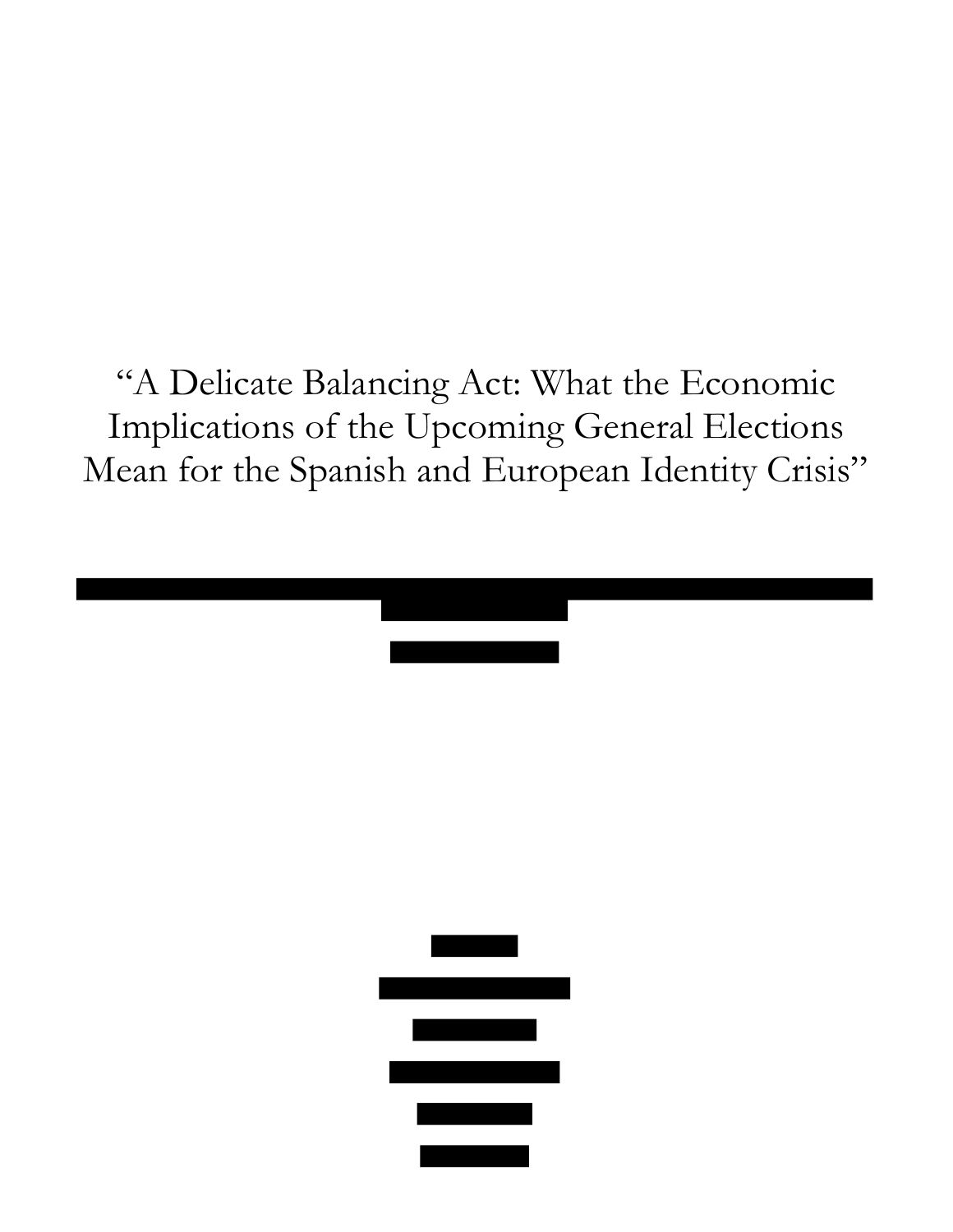#### **Introduction and Background**

The European Union, a geopolitical entity established to further democracy and to "make war unthinkable and materially impossible"<sup>1</sup> was further fiscally and monetarily integrated by the acceptance of the euro by several of its member nations in 2002 (the number today stands at 19 of the 28 EU countries)<sup>2</sup>. Though the European Union was created on the noble principles that arose from the devastation of the two world wars, a powerful separatist movement, catalyzed by the Euro Crisis, has thrown the EU and many of its member nations in to an identity crisis of sorts<sup>3</sup>. Structural economic differences between the Euro Zone members lend themselves to inherent conflicts between the central nations like Germany, France, and Austria that boast a strong exporting and lending economy and the peripheral countries like Spain, Greece, Italy, and Portugal that find themselves struggling under the weight of exorbitant sovereign debt comprised disproportionately of obligations to the central countries<sup>4</sup>. With their inability to set monetary policy, several Euro Zone members found themselves in need of European Central Bank-sponsored "bailouts" (though the EU refuses to acknowledge them as such) to guarantee money flow and emergency financial recapitalization. The bailout conditions set forth by the ECB forced recipients to accept severe austerity measures that placed an overwhelming degree of stress on the general population. The dire economic conditions have spelled disaster for a variety of different political institutions, particularly in Greece and Cyprus, and have allowed for radical, Eurosceptic left and right wing factions to gain significant political clout<sup>5</sup>.

With the Spanish general elections just two months away, the people of Spain find themselves at a political crossroads. Since the fall of the Franco regime in 1977, Spain has maintained a two-party parliamentary system with the center-right Popular Party (PP) and the center-left Socialist Workers' Party (PSOE). In the 2015 municipal elections that concluded just three months ago, however, the Spanish people saw the rise of several fringe groups, of which the most prominent are Ciudadanos and Podemos, that are campaigning on anti-austerity and other passionate pro-Spanish reforms<sup>6</sup>. These fringe groups have taken upwards of 35% of the votes away from the major parties and are threatening to force a deeply divided coalition government come the general elections in November. In response, the PP and PSOE have begun to deviate from their traditional political platform in order to reinvigorate their constituency<sup>7</sup>. Their political rhetoric, however, fails to explicitly outline their reformed perspectives, as they cannot, practically speaking, afford to estrange the Euro Zone and European Union. Given the Spanish political parties' split allegiance to the Spanish people and European Union/Euro Zone (an entity that cannot fall apart for fear of unimaginable short-term economic

 

<sup>&</sup>lt;sup>1</sup> Hall, Peter A. "The Economics and Politics of the Euro Crisis." Taylor Francis Online. Taylor Francis Online, 16 Nov. 2012. Web. 30 Aug. 2015.<br><sup>2</sup> Iglesias, Miguel Otero. "Beyond Orthodoxy: Understanding Money to Under

<sup>&</sup>lt;sup>3</sup> Taylor, Mark. "If Greeks Vote to Leave the Eurozone, Which Country Will Be Next?" *The Street*. The Street, 29 June 2015. Web. 30 Aug. 2015.<br><sup>4</sup> Krugman, Paul. "Revenge of the Optimum Currency Area." *The Conscience of* 

<sup>&</sup>lt;sup>6</sup>Kassam, Ashifa. "Spain's Politicians Distance Themselves from Euro Crisis: "This isn't Greece." *The Guardian*. The Guardian, 6 July 2015. Web. 30 Aug. 2015.

<sup>7</sup> Rendueles, Cesar. "Podemos and the Paradigm Shift." *Jacobin*. Jacobin, 13 Apr. 2015. Web. 30 Aug. 2015.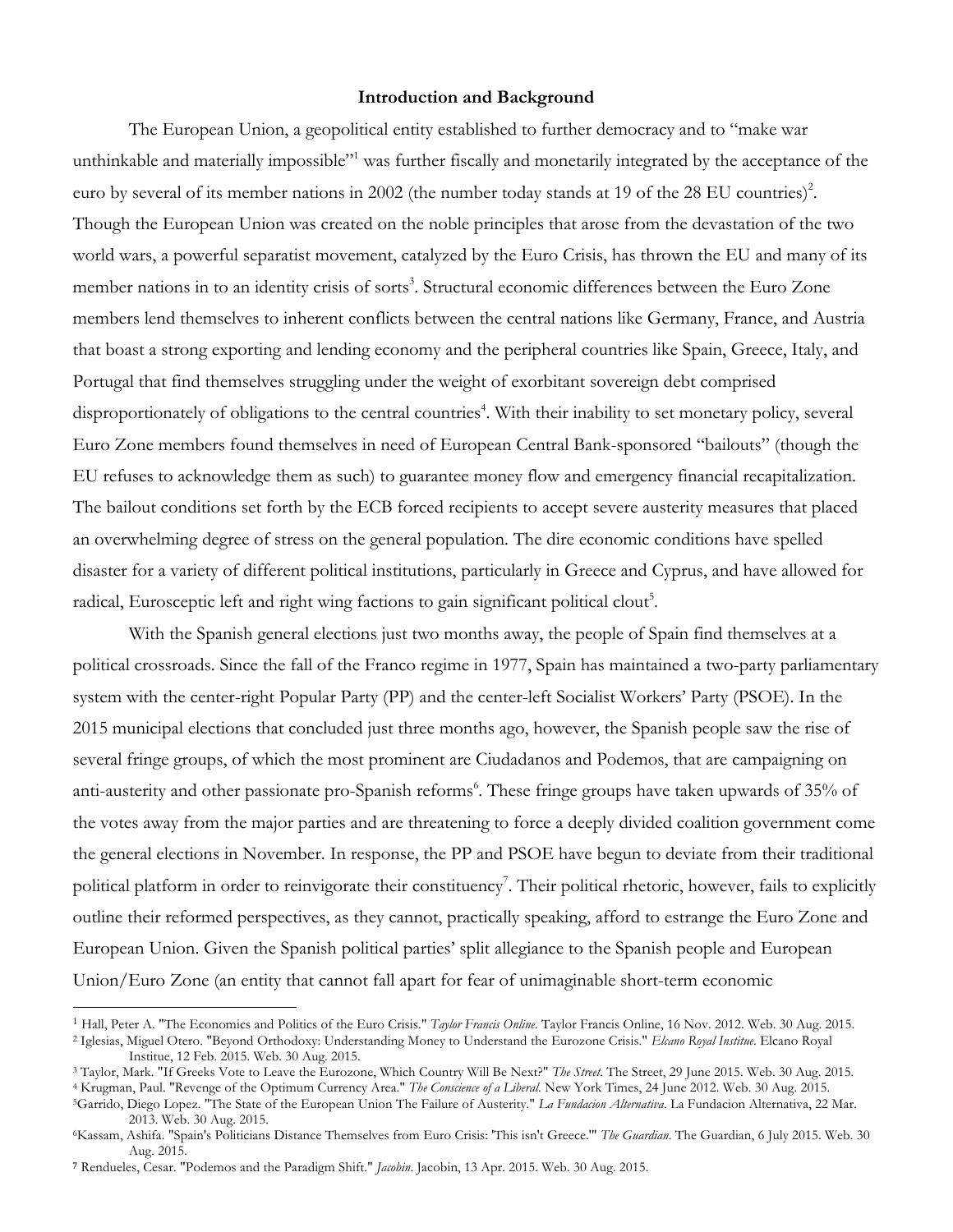consequences), the world is watching to see what the elections will mean for Spain and what they will mean for Europe as a united whole.

It is here that I kindly request that CUSE grant me the funds described in the budget section of this proposal to allow me to conduct policy and economic research on the upcoming Spanish general election. My research will focus on studying the discrepancies between the reformed political agenda of the PP and PSOE and their traditional political platforms vis-à-vis economic policy (simply to keep the project manageable and because economics is more my area of expertise). Through analyzing these discrepancies I will be able to better judge what the general elections will mean for the pro-Spain vs. pro-Europe dynamic, and better gauge whether the Euro Zone is facing an existential crisis<sup>8</sup>. Following the results of the election, I will be able to revisit my research, amend my assertions, and use my more refined analysis to serve as a tool for better understanding the Portuguese and Italian cases, which are widely expected to find themselves in a similar situation as Spain come 2016 (many economists agree that Italy and Portugal more closely resemble the Spanish case than they do the Greek case)<sup>9</sup>. I also wish to study the hyper left, socialist group, Podemos, to better understand the major weaknesses in the PP and PSOE's platform. This aspect of my research will also allow me to develop theories on why such fringe groups arise, and what their appropriate role is in the democratic process.

I am conducting my research under the guidance of Professor who serves on the faculty committee of the Nanovic Institue for European Studies and who has advised me several times before in the Program. Professor has spent a significant amount of time helping me to refine my thoughts and structuring my research in way such that I might come out with salient results. I am very grateful for his support, and I hope to work with him after the research portion of my project is complete so that I can publish my findings informally.

### **Objectives**

Through this independent research project I hope to:

 

- Learn about Spanish politics and the general sentiment regarding the upcoming elections.
- Analyze what the discrepancy between traditional political theory and current political rhetoric of the PP and PSOE means for Spanish sovereignty and Spanish commitment to the Euro Zone/European Union.
- Develop a more nuanced perspective of the Euro Crisis and make intelligible forecasts about the future of European Union, from an identity/existential point of view.
- Explore where fringe groups like Podemos and Ciudadanos arise and attempt to understand their role in the democratic process.

<sup>8</sup>Lachman, Desmond. "Eurozone Debt Crisis: A Spanish Wake-up Call for Europe." *American Enterprise Institue*. American Enterprise Institue, 26 May 2015. Web. 30 Aug. 2015. 9Yglesias, Matthew. "They Saved the Eurozone; The just Forgot to Save the People." *Vox Topics*. Vox, 28 May 2014. Web. 30 Aug. 2015.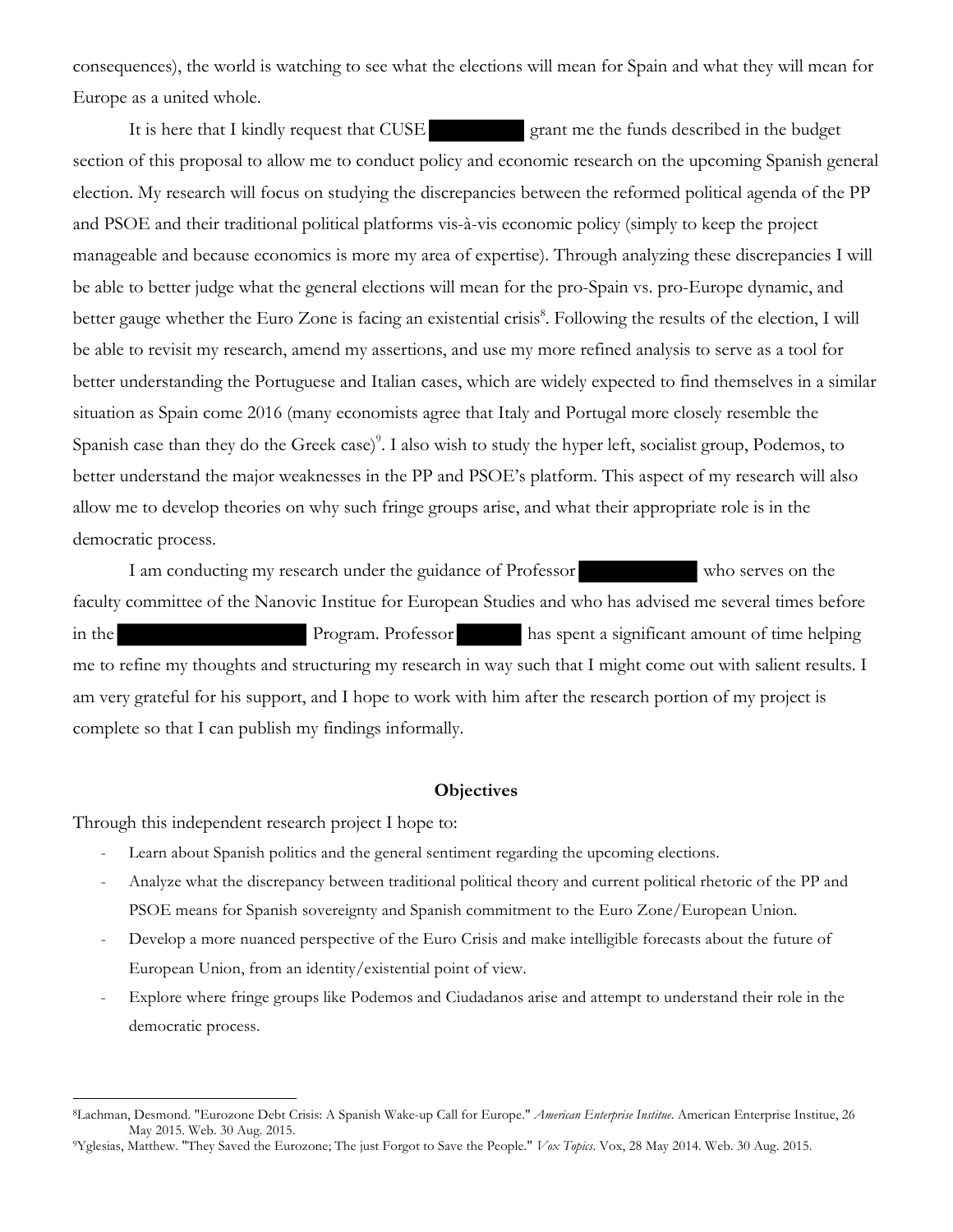- Publish my research (informally) after I get the chance to revisit my hypothesis to further synthesize my thoughts following the results of the election.
- Better understand Spanish history and politics and experience Spanish culture.
- Acquire the ability to conduct proper independent research so that I may succeed in my upcoming "Global Inquiry" summer with the Hesburgh-Yusko Scholars Program.
- Improve my Spanish language skills, which are limited to my four years of formal language schooling.

## **Credentials**

An AP Macroeconomics that I took in my sophomore year of high school first introduced me to the Euro Crisis, which was approximately three years in the making at the time. Through online news sources and print periodicals I remained engaged with the Euro Crisis until my senior year of high school, at which point I brought my interest to Dr.  $\qquad \qquad$ , my AP Language and Composition teacher and expert on European relations. Dr. shared a variety of articles by notable economists like Krugman, Stieglitz, DeLong, and Summers with me, which gave me a more academic and theoretical understanding of the Euro Zone (especially in regards to Optimal Currency Area theory)<sup>10</sup>. During my first year in college I took a microeconomics course that introduced me to localized economies and the inner workings of firms. I also became heavily involved with a campus microfinance initiative called JIFFI and began to explore private debt and debt financing. A CUSE grant enabled me to travel to the 2014 Lend for America Summit, which further armed with knowledge about lending practices. I can confidently assert that I have a solid foundation in macro and microeconomics, and am especially acclimatized to understanding the Euro Crisis despite its many intricacies. I also have a very strong proficiency in Spanish, and a growing repertoire of knowledge about Spanish politics. Although I am far from an expert on any of the aforementioned, I believe that I have enough of a preliminary background to conduct my research appropriately and effectively.

### **Relation to Academic Goals**

As a Finance and ACMS double major seeking a minor in Computing and Digital Technologies, I will be the first to admit that this research project, which focuses heavily on politics and economics, does not have a natural connection to my curricular trajectory. With that said, however, as I mentioned in the "Credentials" section, I have been very much involved with and interested in the European Union, Euro Zone, and Euro Crisis ever since my sophomore year of high school. Although I was unable to pursue any formal university activities to further cultivate my interest in international economics during my first year experience, this grant application process has certainly provided me with the perfect medium through which to do so. I hope to use the experience to rekindle my interest in international economics and global finance, which got away from me during my first year. I am certain that this research project will spark my interest in joining activities that

 

<sup>10</sup> Hill, Steven. "Ready or not, Transfer Union here we come." *Social Europe*. Social Europe, 21 Feb. 2012. Web. 30 Aug. 2015.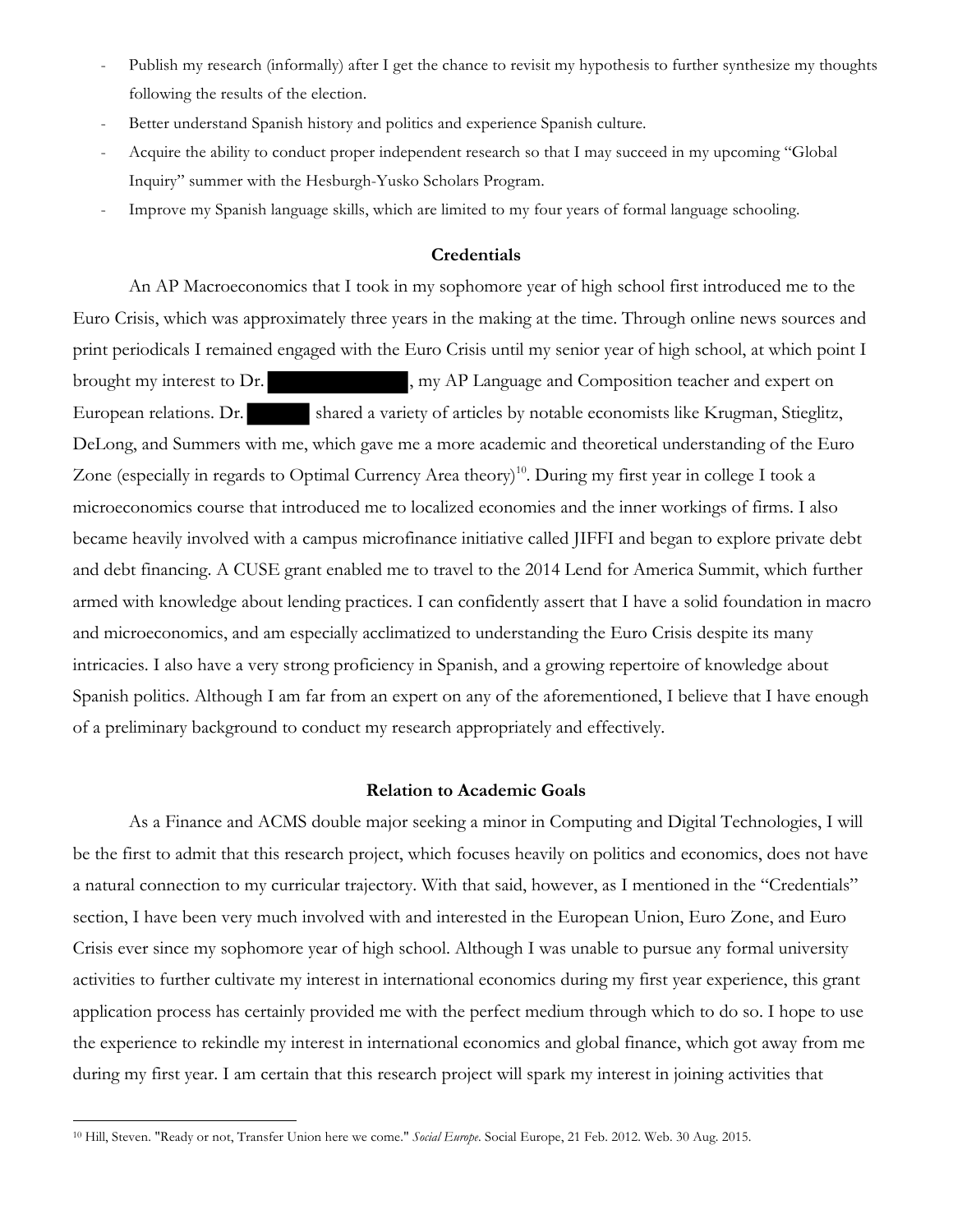advance macroeconomic study and might even convince me to bring economics to the forefront of my curricular goals (either through a minor or switching out my supplementary ACMS major with one in International Economics).

As a Scholar here at the University of Notre Dame, I am expected to spend my upcoming summer engaged in some form of "Global Inquiry," or independent international research. While conducting preliminary research on my current topic, I came up with numerous ideas on how I might go about structuring my Global Inquiry summer around a comparative research project with Greece, Portugal, and Italy in the mix as well. This grant will enable me to test my current research design and methodology and improve my ideas and proposal to the Scholars program, which is due in mid-November. Given that I am planning on spending at least ten weeks over the summer on a topic very similar in this current proposal, I believe that this grant will give me invaluable insights to make the most out of my summer plans.

### **Methods and Preliminary Work**

 In order to achieve my goals outlined in sections previous, I will conduct my research through reading print periodicals located in specific libraries in Madrid and conducting informal interviews with Spanish residents, economists, professors, and politicians. There are certain specialized research centers like the **CSIC (Consejo Superiod de Investigaciones Cientificas)**, ministerial libraries like the one in the **Ministry of Finance and Public Administration**, and special libraries like the **European Union Documentation Center** which contain fundamental resources vital to helping me gain a more nuanced perspective of Spanish history, the Euro Crisis and its relation to Spain, and the breakdown of every Spanish political party and its traditional campaign platform. Aside from print resources, I hope to interview highly knowledgeable specialists and common citizens to survey the general political climate and garner information about sentiment regarding Spanish nationalism and Euroscepticism; the experts detailed below will answer my technical and specialized questions. My plan currently is to approach individuals who can shed light on three specific areas: domestic Spanish politics and economics, EU politics and economics, and popular sentiment/trends. The following chart will describe the many individuals I have contacted, their background, and the current status of setting up an interview (N.B. **this list is incomplete—due to space constraints, I have omitted numerous individuals; my current list of contacts stands at around 30)**:

| Individual | Background                                         | Contacted $(Y/N)$                                                                                                                                                                                                                                                                                                                             | Status of<br>Interview |
|------------|----------------------------------------------------|-----------------------------------------------------------------------------------------------------------------------------------------------------------------------------------------------------------------------------------------------------------------------------------------------------------------------------------------------|------------------------|
|            | Former President of Madrid<br>and member of the PP | I have reached out to Ms.<br>and several of her aids. I have yet to<br>will assist me in gaining a more<br>make contact with her. Ms.<br>comprehensive understanding of the PP. I am not confident that I will<br>get an audience with any formal political representative, as the<br>elections will be just 2 weeks away when I am in Spain. | Pending                |
|            | Leader of the Podemos<br>Party                     | and several of his aids. I have yet to<br>I have reached out to Dr.<br>make contact with him. Dr. s will help me to better under<br>Podemos and its policy particulars. I am not confident that I will get<br>an audience with any formal political representative, as the                                                                    | Pending                |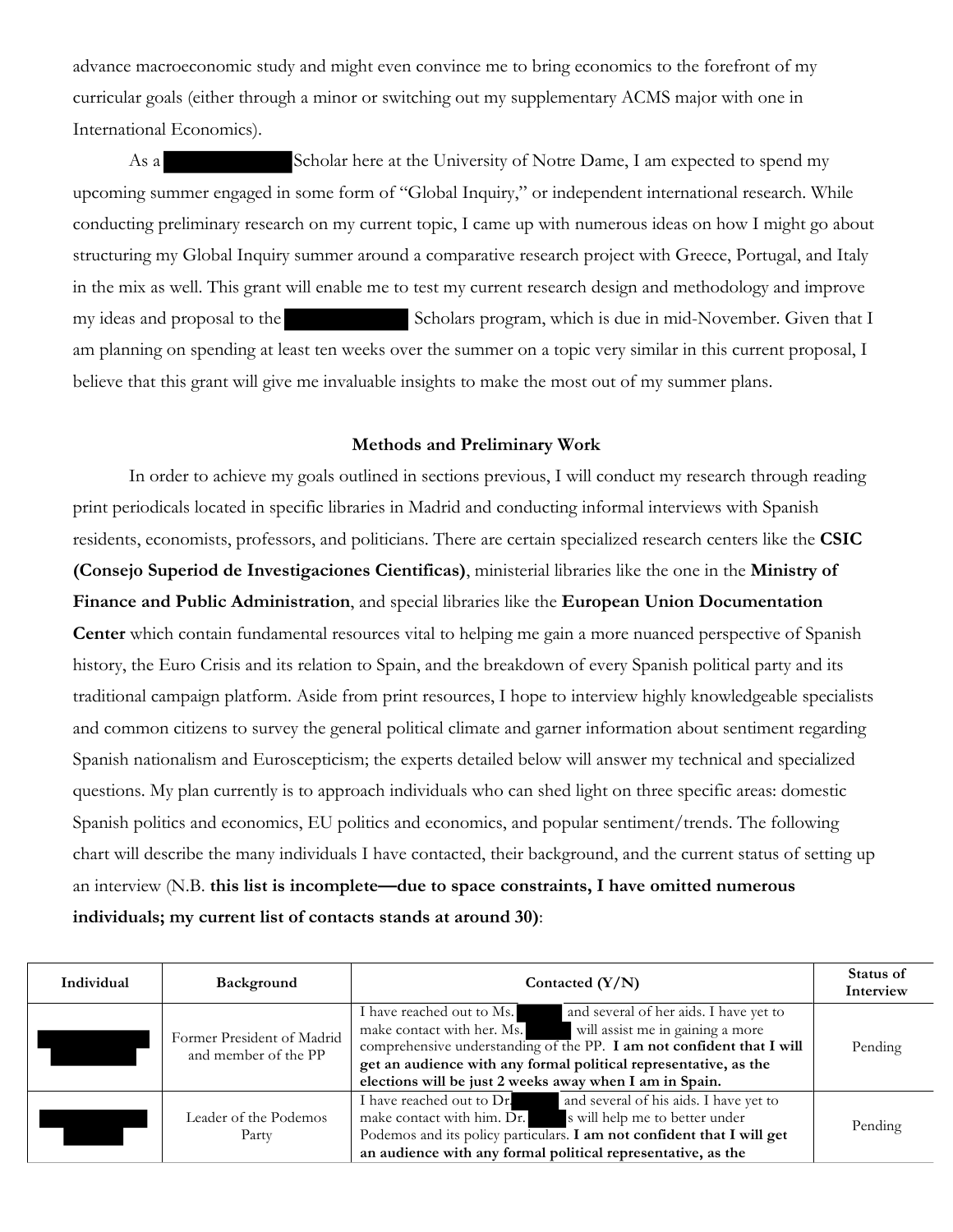|                                                                                                                             | elections will be just 2 weeks away when I am in Spain.                                                                                                                                                                                                                                                                                                                |                                                                                |
|-----------------------------------------------------------------------------------------------------------------------------|------------------------------------------------------------------------------------------------------------------------------------------------------------------------------------------------------------------------------------------------------------------------------------------------------------------------------------------------------------------------|--------------------------------------------------------------------------------|
| FRIDE Member-A<br>European think tank for<br>economic action                                                                | I have contacted Dr. and am in the process of setting up an<br>interview. His paper entitled "G20 after Cannes: An Identity Crisis"<br>focuses a lot on my topic, and he would be an ideal candidate to<br>interview.                                                                                                                                                  | Pending                                                                        |
| FRIDE Member-A<br>European think tank for<br>economic action                                                                | Dr.<br>is unable to assist me at this time, though she has referred me<br>to several other notable individuals.                                                                                                                                                                                                                                                        | Declined                                                                       |
| <b>IMF</b> Representative                                                                                                   | has agreed to interview me via Skype both pre-departure and<br>Dr.<br>during my time in Spain. Dr. Sextensive experience with the IMF<br>(with a focus on Europe) will allow me to better understand the Spanish<br>crisis from a European institutional perspective.                                                                                                  | Approved and<br>tentatively<br>scheduled<br>(contingent upon<br>grant funding) |
| Head of the European<br>Council on Foreign<br>Relations-Madrid Office<br>and Senior Policy Fellow<br>and FRIDE Member       | I have reached out to Dr.<br>and am in the process of setting up<br>an interview. He is one of the most notable Spanish contributors to the<br>identity debate in Europe, and has published a paper entitled "The<br>Eurosceptic Surge and How to Respond to it"                                                                                                       | Pending                                                                        |
| Real Instituto Elcano-A<br>Spanish think tank that<br>focuses on Spanish<br>domestic policy and<br>international relations. | I was referred to Dr. by several of his Elcano colleagues, and<br>am in the process of setting up an interview. Dr.<br>would be able<br>to contribute a lot of insights to my research, as he is an expert on<br>international political economy and the Euro Crisis (Dr.<br>referred<br>an an an S<br>me to Dr.<br>).                                                 | Pending                                                                        |
| Real Instituo Elcano-A<br>Spanish think tank that<br>focuses on Spanish<br>domestic policy and<br>international relations.  | I have reached out to Dr.<br>, who has agreed to meet me during<br>my time in Madrid at the Institute itself. Dr.<br>is classified as an<br>"expert on nationalism" and is particularly attuned to the Cold War and<br>post-Cold War eras.                                                                                                                             | Approved and<br>tentatively<br>scheduled<br>(contingent upon<br>grant funding) |
| Real Instituto Elcano, Bank<br>of Spain, ECB, and IMF                                                                       | I have reached out to Dr.<br>as her extensive experience in both the<br>public and private sector at a domestic and international level will allow<br>her to contribute vitally meaningful insights to Spanish domestic policy,<br>Euro Zone dynamics, and other such key areas. I am in the process of<br>setting up the interview.                                   | Pending                                                                        |
| Real Instiuto Elcano-A<br>Spanish think tank that<br>focuses on Spanish<br>domestic policy and<br>international relations   | says that he will be unable to meet me during my time in<br>Dr.<br>Spain, though he has referred me to several of colleagues and provided<br>me with several resources he suggests I peruse.                                                                                                                                                                           | Declined due to<br>logistical<br>concerns                                      |
| Real Instituto Elcano-A<br>Spanish think tank that<br>focuses on Spanish<br>domestic policy and<br>international relations  | Dr.<br>is an expert on European relations (he has published over 20<br>books on different countries) and is particularly interested in post-Cold<br>War European history. He will be vitally meaningful in giving me a good<br>exposition of the issues at hand.                                                                                                       | Approved and<br>tentatively<br>scheduled<br>(contingent upon<br>grant funding) |
| IESE and IMF                                                                                                                | is the Director of Economics at the IESE business school and<br>Dr.<br>also a former member of the IMF. I am in the process of scheduling an<br>interview with him.                                                                                                                                                                                                    | Pending                                                                        |
| <b>IESE</b>                                                                                                                 | 's area of research expertise involves the banking crisis and<br>Dr.<br>the policy of information in financial markets, so he will be able to<br>provide me with information about the specifics of the crisis, the<br>effectiveness of austerity, and the implications of liberal and conservative<br>policies. I am the process of setting up an interview with him. | Pending                                                                        |
| IESE-External Collaborator                                                                                                  | has a litany of experiences with the public and private sector<br>Dr.<br>both within Spain and from an international perspective. He is<br>particularly focused on Spanish integration to the EU and Euro Zone<br>economic theory, so he will be a great asset for my research.                                                                                        | Pending                                                                        |
| <b>IESE</b>                                                                                                                 | Dr.<br>has been instrumental in my research, thus far, as we have<br>exchanged numerous lengthy emails in which he has answered many of<br>my questions already. Dr. is interested in the EU, Euro Zone,<br>and Spanish politics, which makes him a prime candidate to interview.                                                                                      | Approved and<br>tentatively<br>scheduled<br>(contingent upon<br>grant funding) |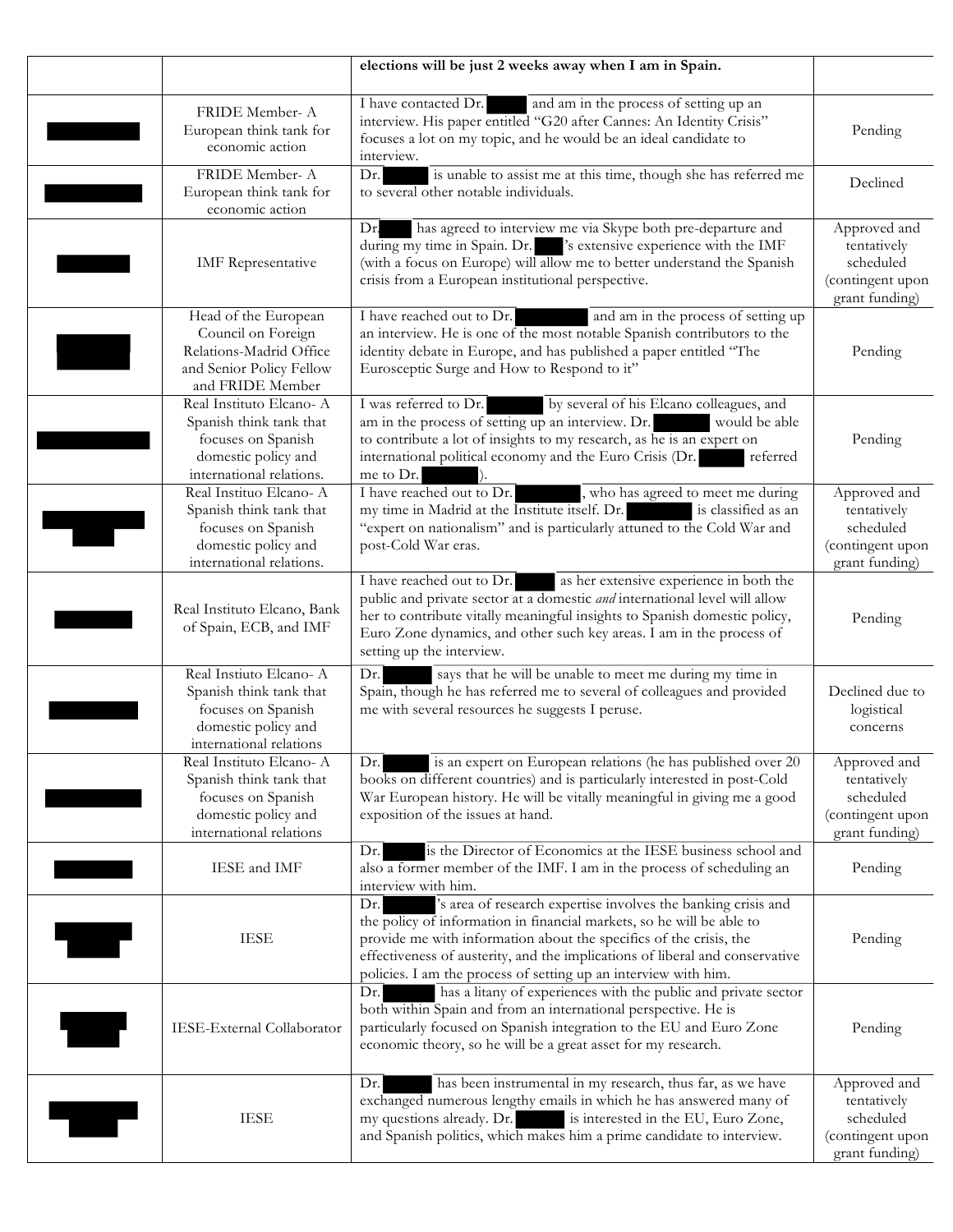The aforementioned list contains the individuals with whom I have exchanged electronic communication *for the purposes of setting up interviews*. I have emailed, and plan to email, additional individuals simply to get some of my questions answered, without setting up an informal interview. Additional institutes I plan to contact include **La Fundacion Alternativa** (a political think tank) and **Complutense University of Madrid** (Father put me in touch with Dr. , who recently relocated to Spain and who has numerous contacts in this university). In all, I hope to conduct 14-16 different interviews to comprehensively cover the three perspectives I mentioned above.

# **Program Itinerary**

October 16<sup>th</sup>, 2015 – Last day of school and afternoon departure for Madrid from South Bend, IN. October 17<sup>th</sup>, 2015 – Early morning arrival in Madrid; explore the surrounding area and city; visit CSIC and read different articles for several hours to further solidify my background and cultural/historical understanding of Spain; refine my research questions (if necessary) and prepare for my interviews.

October 18<sup>th</sup>, 2015 – Visit the library in the Ministry of Finance and Public Administration; conduct two interviews at the IESE business school (Dr. and Dr. ); potential coordination with (see "Additional Note" section)

October  $19<sup>th</sup>$ , 2015 – Visit the European Union Documentation Center; conduct two more interviews at the IESE business school (Dr. and Dr. ); potential coordination with (see "Additional Note" section)

October  $20^{\text{th}}$ ,  $2015$  – Conduct three interviews at the Real Institute Elcano (Dr.  $\blacksquare$ , Dr. , and Dr. ); potential coordination with (see "Additional Note" section)

October  $21^{st}$ ,  $2015$  – Conduct two interviews at  $\overline{\text{FRIDE (Dr.)}}$  and Dr.  $\qquad$  ); conduct two interviews via Skype with two different foreign correspondents  $(Dr)$  and

October 22<sup>nd</sup>, 2015 – Conduct two interviews at the Complutense University of Madrid (TBD); conduct one interview at La Fundacion Alternativa (TBD)

October 23rd, 2015 – Day of Reflection. Using the interviews I will have conducted by this time, I will rework my interview questions, begin writing my reflection piece, and begin synthesizing all of my information. October  $24^{\text{th}}$ ,  $2015 -$  Day of sightseeing and completely relaxed cultural immersion; I will avoid holding anything formal on this day so I can simply taken in my final day in Spain and experience all that it has to offer. October 25<sup>th</sup>, 2015 – Early morning departure from Madrid back to South Bend, IN; work on paper en route.

| <b>Expense Type</b> | <b>Estimated Expense</b>                   | <b>Estimate Source/Details</b>                                                                                    |
|---------------------|--------------------------------------------|-------------------------------------------------------------------------------------------------------------------|
| Plane Ticket        | \$1090                                     | Kayak: http://www.kayak.com/flights/CHI-MAD/2015-09-<br>18/2015-09-27<br>Travelocity: https://www.travelocity.com |
| Housing             | \$57.00/night for 8 nights<br>$=$ \$456.00 | Hostel World: Way Hostel<br>http://www.wayhostel.com                                                              |
| Food                | $$35/day = $280.00$                        | <b>CUSE Food Cost Guidelines</b><br>http://cuse.nd.edu/undergraduate-research/cuse-<br>grants/budget-guidelines/  |

# **Budget**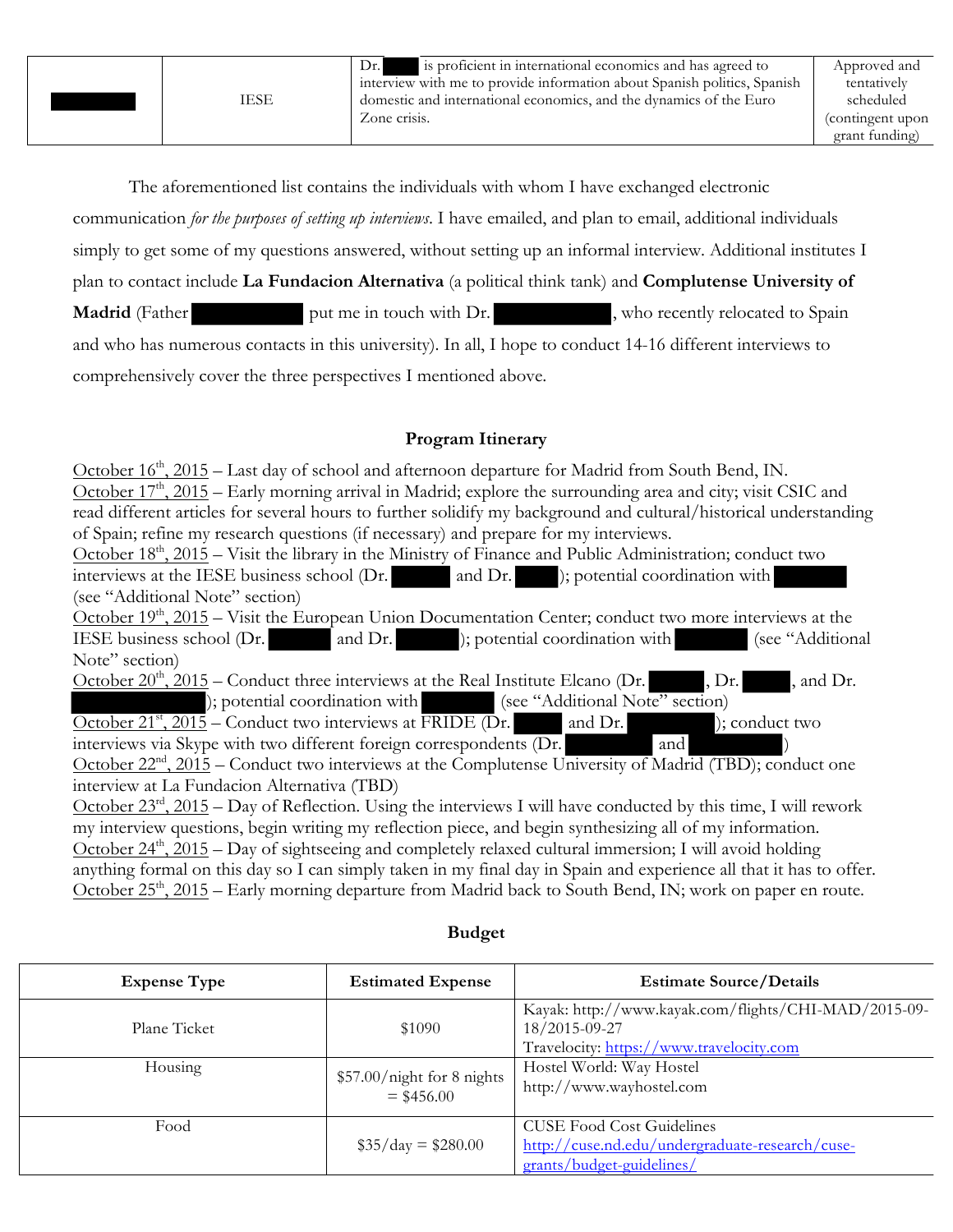| Domestic Travel                        | $\sim$ 4 Taxis per day at the<br>average rate of \$13 per<br>ride = $$416$ | Rough approximation based off of online research<br>(unfortunately, Uber is suspended in Spain):<br>http://www.taxifarefinder.com/main.php?city=Madrid-<br>Spain&from=Prado+Museum&to=Chamartin+Station |
|----------------------------------------|----------------------------------------------------------------------------|---------------------------------------------------------------------------------------------------------------------------------------------------------------------------------------------------------|
| Telephone/Internet                     | $$50$ (SIM Card + WiFi-<br>if necessary)                                   | https://www.caminodesantiago.me/community/threads/sim-<br>cards-for-sale-in-barajas-airport.25094/                                                                                                      |
| <b>ESTIMATED</b><br><b>TOTAL COSTS</b> | \$2292.00                                                                  | <b>TOTAL: \$2292.00</b>                                                                                                                                                                                 |

## **Additional Note**

A junior Political Science and French double major,  $\qquad \qquad$ , is planning a fall, independent research project in Madrid and Barcelona. Our itineraries converge upon three dates in Madrid (October  $18<sup>th</sup>$ , 2015 – October  $20<sup>th</sup>$ , 2015) after which point she will travel to Barcelona to further focus on her project. Her research, which concentrates on the immigration patterns of Senegalese immigrants to Spain, involves several notable interviews with academicians from Complutense University of Madrid and politicians from both the ruling parties and fringe groups. Though my research has little to do *directly* with Senegalese immigrants, because I am studying the economic aspects of the party platforms, it would be vitally useful for me to study labor reforms in regards to immigration as immigrant unemployment rate stands at 37%, which is 54% higher than the Spanish national average<sup>11</sup>. Although it is not absolutely necessary that I sit in on some of  $\cdot$  's interviews (interviewing Dr. is one interview that would be quite useful), it would add notable insights and interdisciplinary collaboration to my project. I am also planning on sharing some of my interviews with , as her project might benefit from insights contributed by individuals like Dr.  $\rho r$ .

, and Dr.

 

### **Conclusion**

The support of CUSE would enable me to conduct an independent research project that has the potential to impact my short-term academic trajectory and long-term career interests. Although I understand that my track record thus far in college has had little to do with international economics, as I hopefully made clear earlier, I am very interested in European Union dynamics and the Euro Crisis. This project will allow me to further cultivate an interest that I developed almost four years ago, and will help me to make my plans for my "Global Inquiry" summer with the Scholars program. Your consideration to fund my proposal is greatly appreciated, and I thank you very much for taking the time to read my work. I hope you consider granting me the funds to conduct my research, as I am certain it will be a fruitful and intellectually stimulating endeavor!

<sup>11</sup> Shedlock, Mike. "Pessimism in Spain: 83% Say Economic Situation is Bad; Podemos Takes Huge Lead in Latest Poll." *Mish's Global Economic Trend Analysis*. Mike Shedlock, 14 Feb. 2015. Web. 30 Aug. 2015.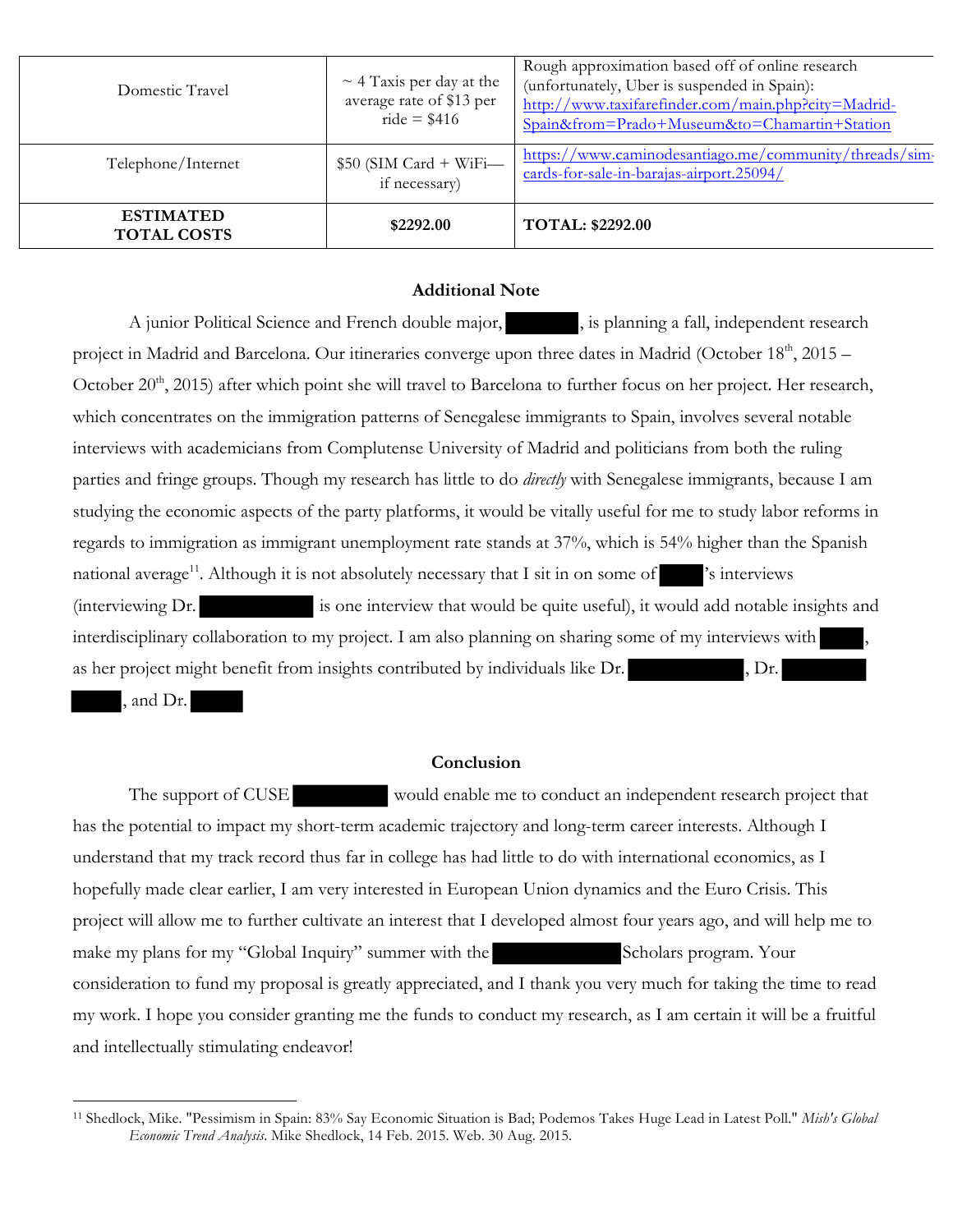#### **Bibliography**

"Back on its Feet." *The Economist*. The Economist, 8 Aug. 2015. Web. 30 Aug. 2015.

- Etxzaretta, Miren. "Spain in Crisis: the Role of the EU." *Corporate Europe Observatory*. Corporate Europe Observatory, 23 Mar. 2012. Web. 30 Aug. 2015.
- Garrido, Diego Lopez. "The State of the European Union The Failure of Austerity." *La Fundacion Alternativa*. La Fundacion Alternativa, 22 Mar. 2013. Web. 30 Aug. 2015.
- Hall, Peter A. "The Economics and Politics of the Euro Crisis." *Taylor Francis Online*. Taylor Francis Online, 16 Nov. 2012. Web. 30 Aug. 2015.
- Hill, Steven. "Ready or not, Transfer Union here we come." *Social Europe*. Social Europe, 21 Feb. 2012. Web. 30 Aug. 2015.
- Iglesias, Miguel Otero. "Beyond Orthodoxy: Understanding Money to Understand the Eurozone Crisis." *Elcano Royal Institue*. Elcano Royal Institue, 12 Feb. 2015. Web. 30 Aug. 2015.
- Jones, Owen. "The British Left Must Learn to Speak a New Language Spanish." *The Guardian*. The Guardian, 27 May 2015. Web. 30 Aug. 2015.
- Kassam, Ashifa. "Spain's Politicians Distance Themselves from Euro Crisis: 'This isn't Greece.'" *The Guardian*. The Guardian, 6 July 2015. Web. 30 Aug. 2015.
- Krugman, Paul. "Revenge of the Optimum Currency Area." *The Conscience of a Liberal*. New York Times, 24 June 2012. Web. 30 Aug. 2015.
- Lachman, Desmond. "Eurozone Debt Crisis: A Spanish Wake-up Call for Europe." *American Enterprise Institue*. American Enterprise Institue, 26 May 2015. Web. 30 Aug. 2015.
- Mount, Ian. "In Spain, With a Recovery like this, who Needs Recessions?" *Fortune*. Fortune, 11 May 2015. Web. 30 Aug. 2015.
- Pauly, Cristoph. "Back from the Brink: Spain Emerges as Model for Europe." *Spiegel Online International*. Spiegel Online, 25 Mar. 2015. Web. 30 Aug. 2015.
- Rendueles, Cesar. "Podemos and the Paradigm Shift." *Jacobin*. Jacobin, 13 Apr. 2015. Web. 30 Aug. 2015.
- Sbaihi, Maxime. "How to Fix the Euro Area Without Breaking It." *Bloomberg Professional*. Bloomberg, 9 June 2015. Web. 30 Aug. 2015.
- Shedlock, Mike. "Pessimism in Spain: 83% Say Economic Situation is Bad; Podemos Takes Huge Lead in Latest Poll." *Mish's Global Economic Trend Analysis*. Mike Shedlock, 14 Feb. 2015. Web. 30 Aug. 2015.
- Taylor, Mark. "If Greeks Vote to Leave the Eurozone, Which Country Will Be Next?" *The Street*. The Street, 29 June 2015. Web. 30 Aug. 2015.
- Torrebalanca, Jose Ignacio, and Jose M. Areliza. "The Euro Crisis: A Spanish Perspective." *European Council on Foreign Relations*. European Council on Foreign Relations, 26 June 2012. Web. 30 Aug. 2015.
- Wagner, David C. "The Spanish Financial Crisis: Economic Reforms and the Export-Led Recovery." *Student Pulse*. Student Pulse, 2014. Web. 30 Aug. 2015.
- "We Don't Want No Transfer Union." *The Economist*. The Economist, 2 Dec. 2010. Web. 30 Aug. 2015.
- Yglesias, Matthew. "They Saved the Eurozone; The just Forgot to Save the People." *Vox Topics*. Vox, 28 May 2014. Web. 30 Aug. 2015.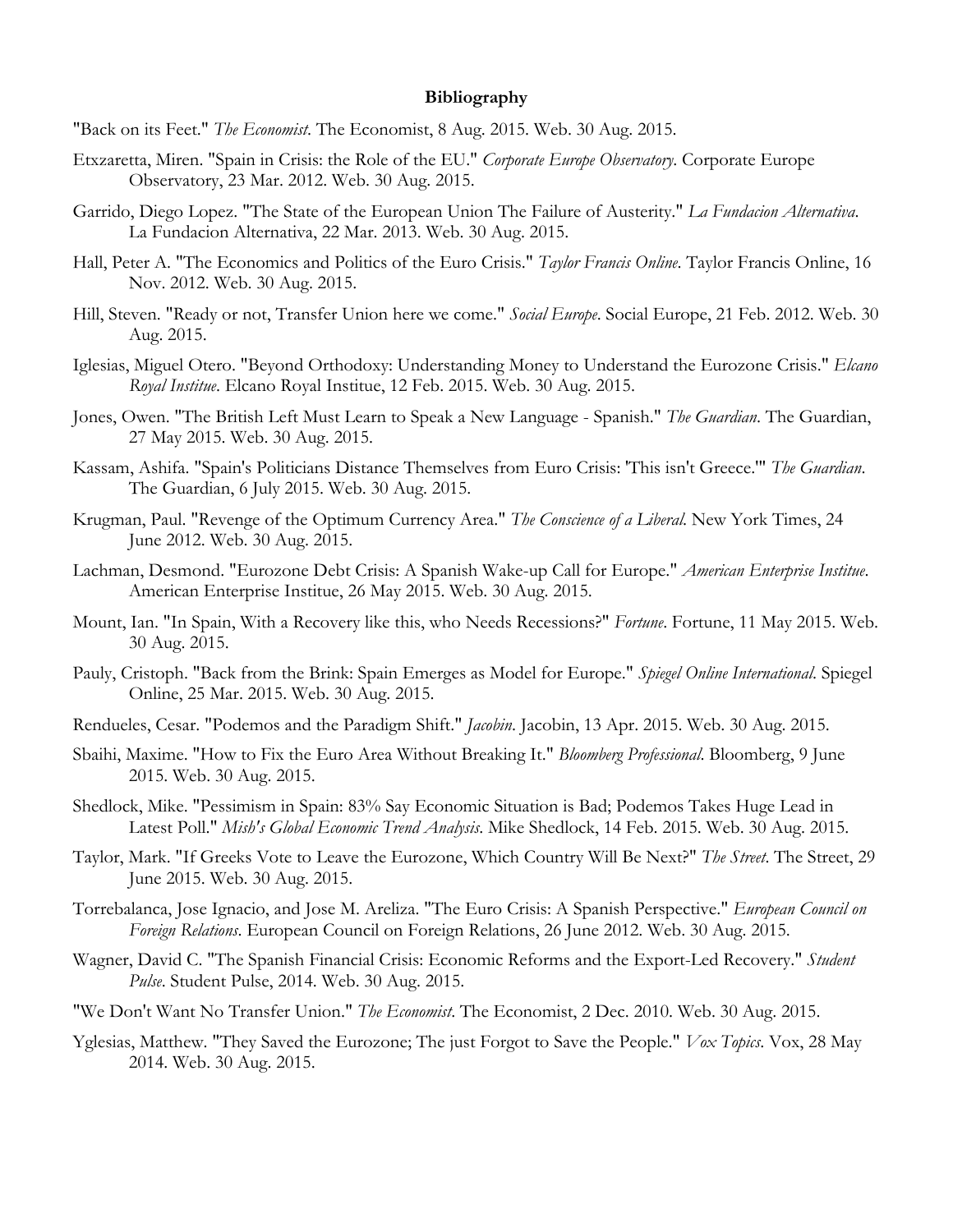

**University of Notre Dame 317 Main Building Notre Dame, IN TEL: (574) 631-1461 FAX: (574) 631-8441**

### **NOTICE OF APPROVAL FOR HUMAN RESEARCH**

| DATE:                                                                   | September 18, 2015                                                                                                                                                                                                                                                                                                                                                                                                                                                                                                         |
|-------------------------------------------------------------------------|----------------------------------------------------------------------------------------------------------------------------------------------------------------------------------------------------------------------------------------------------------------------------------------------------------------------------------------------------------------------------------------------------------------------------------------------------------------------------------------------------------------------------|
| TO:                                                                     |                                                                                                                                                                                                                                                                                                                                                                                                                                                                                                                            |
| FROM:                                                                   |                                                                                                                                                                                                                                                                                                                                                                                                                                                                                                                            |
| <b>PROTOCOL TITLE:</b>                                                  | A Delicate Balancing Act: What the Economic Implications of the Upcoming General Elections Mean for the Spanish and<br>European Identity Crisis                                                                                                                                                                                                                                                                                                                                                                            |
| <b>FUNDING SOURCE:</b><br><b>PROTOCOL NUMBER:</b>                       | Internal Funding pending                                                                                                                                                                                                                                                                                                                                                                                                                                                                                                   |
| <b>APPROVAL PERIOD:</b>                                                 |                                                                                                                                                                                                                                                                                                                                                                                                                                                                                                                            |
| activities must cease until the protocol has been re-reviewed.          | The Institutional Review Board (IRB) for the protection of human subjects has reviewed the protocol entitled: A Delicate Balancing Act: What the Economic Implication<br>of the Upcoming General Elections Mean for the Spanish and European Identity Crisis. The project has been approved for the procedures and subjects described in the<br>protocol. This protocol must be reviewed for renewal on a yearly basis for as long as the research remains active. Should the protocol not be renewed before expiration, a |
|                                                                         | If approval did not accompany a proposal when it was submitted to a sponsor, it is the PI's responsibility to provide the sponsor with the approval notice.                                                                                                                                                                                                                                                                                                                                                                |
|                                                                         | This approval is issued under University of Notre Dame's Federal Wide Assurance with the Office for Human Research Protections (OHRP). If you have any questions<br>regarding your obligations under Committee's Assurance, please do not hesitate to contact us.                                                                                                                                                                                                                                                          |
| Please direct any questions about the IRB's actions on this project to: |                                                                                                                                                                                                                                                                                                                                                                                                                                                                                                                            |
|                                                                         |                                                                                                                                                                                                                                                                                                                                                                                                                                                                                                                            |
| <b>Approval Period:</b>                                                 |                                                                                                                                                                                                                                                                                                                                                                                                                                                                                                                            |
| <b>Review Type:</b>                                                     |                                                                                                                                                                                                                                                                                                                                                                                                                                                                                                                            |



Page: 1